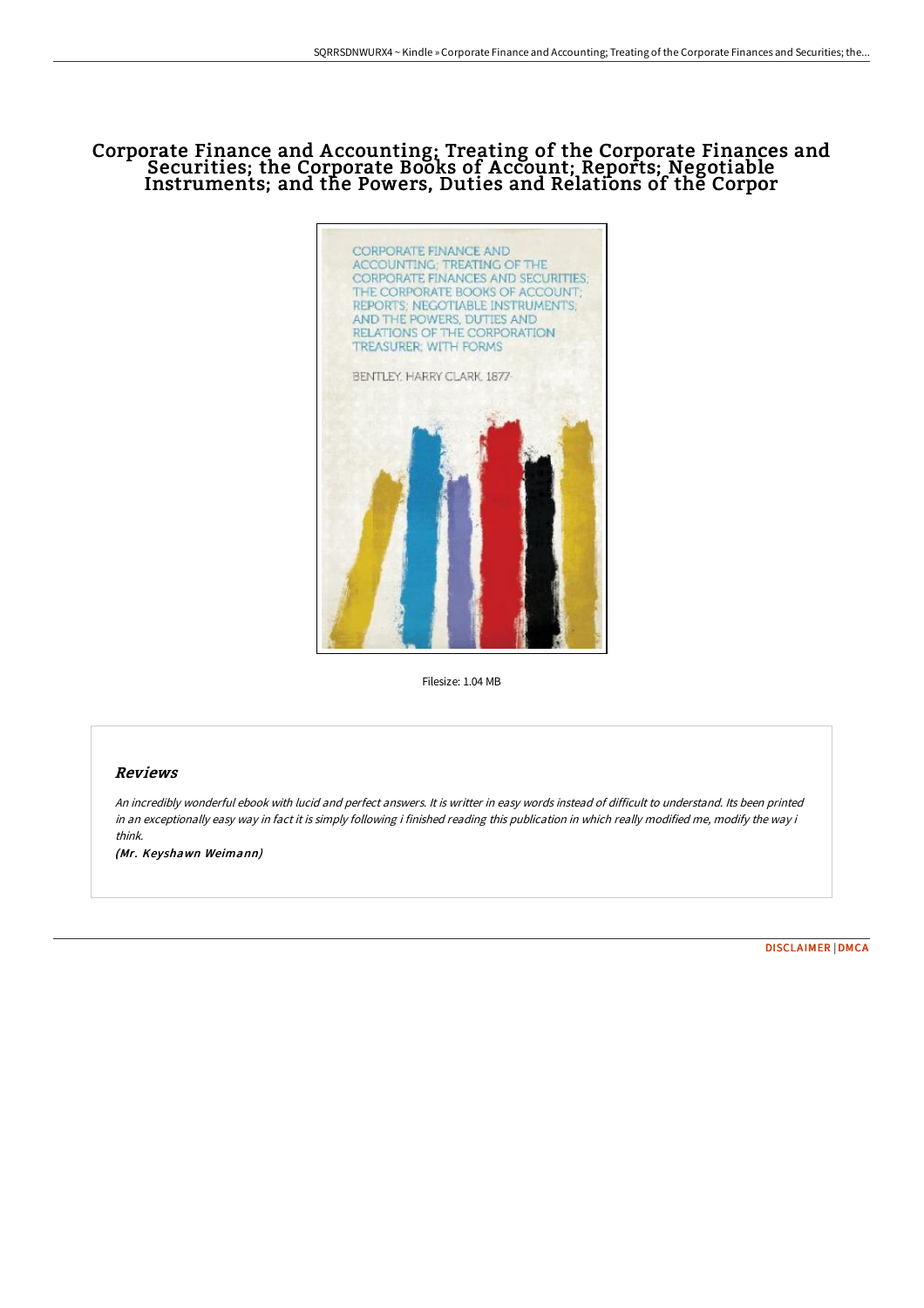## CORPORATE FINANCE AND ACCOUNTING; TREATING OF THE CORPORATE FINANCES AND SECURITIES; THE CORPORATE BOOKS OF ACCOUNT; REPORTS; NEGOTIABLE INSTRUMENTS; AND THE POWERS, DUTIES AND RELATIONS OF THE CORPOR



To download Corporate Finance and Accounting; Treating of the Corporate Finances and Securities; the Corporate Books of Account; Reports; Negotiable Instruments; and the Powers, Duties and Relations of the Corpor PDF, remember to follow the hyperlink under and save the file or have access to other information which are have conjunction with CORPORATE FINANCE AND ACCOUNTING; TREATING OF THE CORPORATE FINANCES AND SECURITIES; THE CORPORATE BOOKS OF ACCOUNT; REPORTS; NEGOTIABLE INSTRUMENTS; AND THE POWERS, DUTIES AND RELATIONS OF THE CORPOR ebook.

HardPress Publishing, 2016. Paperback. Book Condition: New. PRINT ON DEMAND Book; New; Publication Year 2016; Not Signed; Fast Shipping from the UK. No. book.

 $_{\rm per}$ Read Corporate Finance and [Accounting;](http://www.dailydocs.site/corporate-finance-and-accounting-treating-of-the-1.html) Treating of the Corporate Finances and Securities; the Corporate Books of Account; Reports; Negotiable Instruments; and the Powers, Duties and Relations of the Corpor Online **Download PDF Corporate Finance and Accounting; Treating of the Corporate Finances and Securities; the** Corporate Books of Account; Reports; Negotiable [Instruments;](http://www.dailydocs.site/corporate-finance-and-accounting-treating-of-the-1.html) and the Powers, Duties and Relations of the Corpor